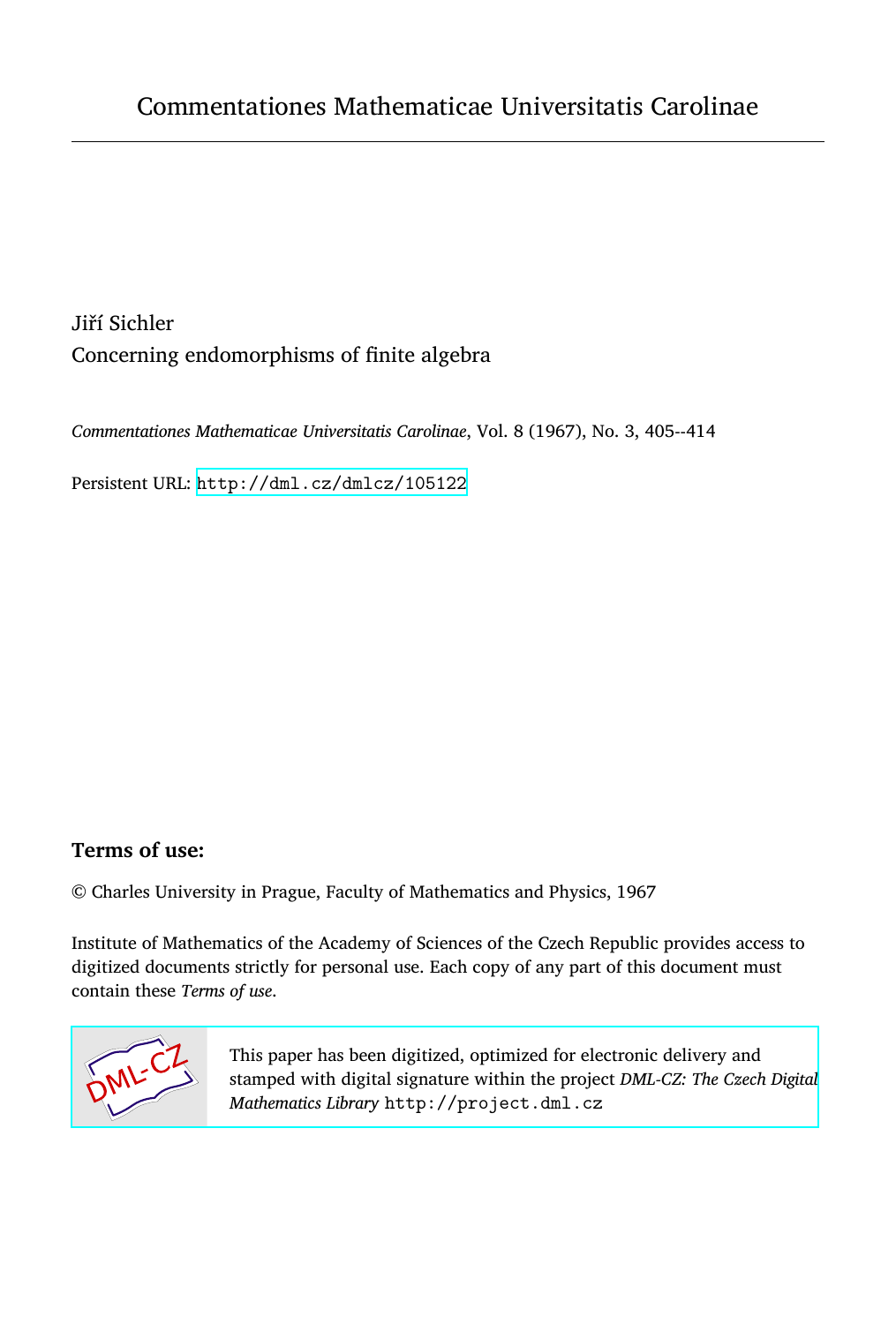## **Commentationes Mathematicae Univeraitatis Carolinae 8,3(1967)**

**CONCERNING ENDCMCRPHISMS OF FINITE ALGEBRA.**  J. SICHLER. Praha

**Consider an (universal) algebra A on a flnite set X and the semigroup H(A) of all its endomorphisms. It was proved in [1] that not every transformation semigroup containing the identity mapping is equal to H(A) for some A •** 

The aim of the present note is to prove the following:

**If X has a cardinality greater than 4 and if every permutation of X belongs to H(A) , then either H(A) consists exaotly of all the permutations and all the constant mappings, or H(A) is the full transformation semigroup on X .** 

**This re suit immediately implies a finite analogon of the counterexample 2 in [1].** 

First, some notation and definitions.

As usually, an ordinal number  $\bullet\bullet$  is defined as the set of all the ordinals less than  $\partial$ **c**.

**If**  $x, y$  **are sets, we denote by**  $x^T$  **the set of all the mappings F s Y — • X . The cardinal number of the set X will be denoted by í X I .** 

**If k is an ordinal number and if X is a set, then**  every mapping  $\omega$  :  $X^{r^2} \rightarrow X$  will be called a **c**-ary al**gebralc operát ion on X •** *co* **is termed a projection on**   $M \subseteq X^{\mathbf{K}}$ , if

**C3 A c \* )(Vy c** *M) (co (&)) \* Cf CA)) ,*   $\omega$  is termed a quasiprojection on  $M \subseteq X^*$ , if

**•** *k-OS* **-**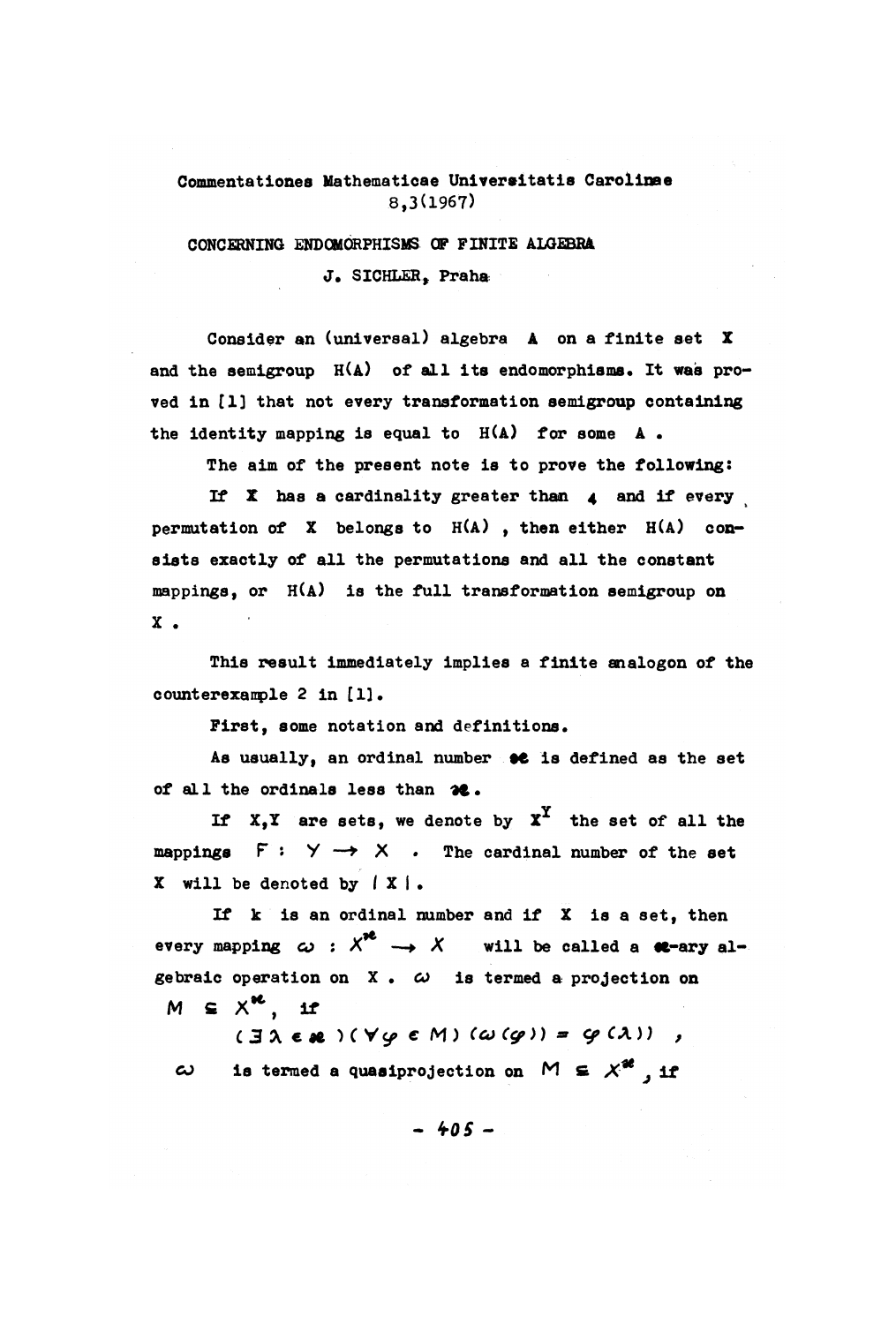$(\forall \omega \in M)(\exists \lambda \in \mathcal{X})(\omega (\varphi)) = \varphi(\lambda))$ .

An algebra is a couple  $(X, \Omega)$ , where X is a set and  $\Omega$ is some set of operations on  $X$ . Denote by  $H \langle X, \Omega \rangle$  the set of all the endomorphisms of the algebra  $\langle X, \Omega \rangle$ . It is easy to see that if every  $\omega \in \Omega$  is a projection.

then  $H(X, \Omega) = X^X$ .

$$
\mathbf{A}\mathbf{s}
$$

$$
(1) \quad H \langle X, \Omega \rangle = \bigcap_{\omega \in \Omega} H \langle X, \{\omega\} \rangle \ ,
$$

we will consider algebras with one operation only. We write  $\langle X, \omega \rangle$  instead of  $\langle X, \{\omega\} \rangle$ . For any set  $X$ , put

> $\mathcal{P} = \{F \in X^X \mid F$  is  $1 - 1$  onto  $\}$ ,  $Y = \{F \in X^X | |F(X)| = 1\}$ .

If  $\partial e$  is an ordinal, put

 $f'_1 = \{ \varphi \in X^{\mathcal{R}} \mid |X - \varphi(\mathcal{R})| \geq 2 \}$ 

 $\mathcal{K} = \{ \varphi \in X^{2\ell} \mid \varphi \text{ is } 1 - 1 \text{ onto } \}$ .

If  $|X| = \mathcal{X} - n$  is finite, put

$$
[k, n - k] = \{G \in X^X | (g, h)(g + h, G(X) = \{g, h\},
$$

$$
|G^{-1}(g)| = k \} ,
$$

 $(k, n - k) = {g \in X^n | (a, k) (a * k, q(n) = {a, b},)}$  $|q^{-1}(a)| = k$ ) }

for any positive integer  $k \in \frac{n}{2}$ . Lemma 1. Let  $\langle X, \omega \rangle$  be an algebra,  $|X| > 2$ ,

 $-406 -$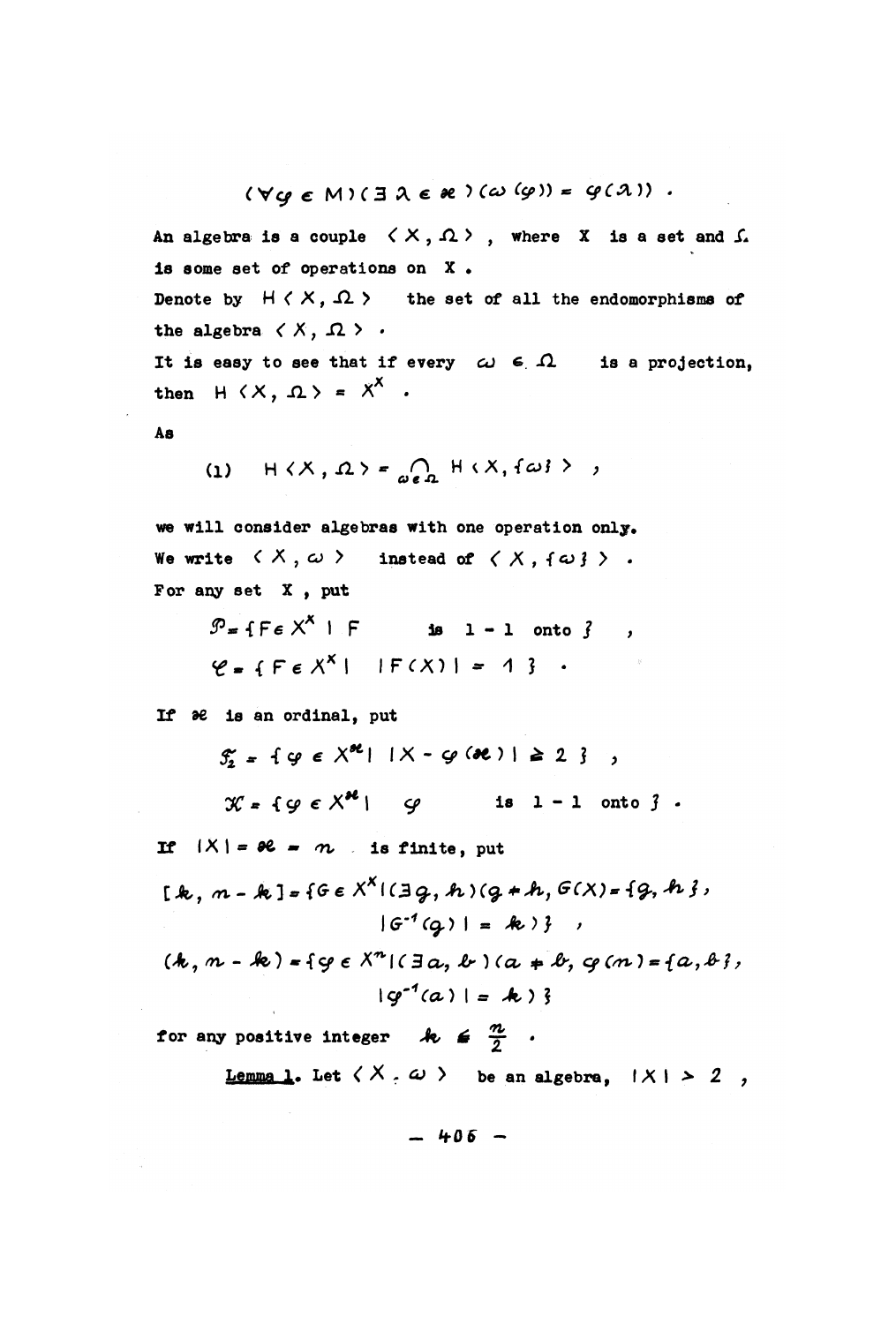$\mathcal{P} \subseteq H \langle X, \omega \rangle$ . Then  $\mathcal{C} \subseteq H \langle X, \omega \rangle$ .

**Proof.** Let  $\omega: X^{\infty} \to X$ . For any  $x \in X$  let  $\varphi_x \in X$  be such that  $\varphi_x$  ( at ) = { x } . We define  $F \in X^X$  by  $F(x) = \omega(g_x)$ . For any  $P \in \mathcal{P}$  we have  $F \circ P = P \circ F$  so that (as  $|X| > 2$  )  $\omega (G_X) =$  $\text{F(x)}$  = x for any x  $\epsilon$  X. This is equivalent with the assertion of the lemma.

Lemma 2. Let  $(X, \omega)$  be an algebra.  $|X| > 1$  finite. Let  $\mathcal{P} \subseteq H \times X, \omega$ ,  $H \times X, \omega > 0$   $(X^X - (\mathcal{P} \cup \mathcal{C})) + \varphi$ . Then there is a  $G \in H \langle X, \omega \rangle$  such that  $|G(X)| = 2$ .

Proof. Let  $F \in H \langle X, \omega \rangle \cap (X^X \cap (\mathcal{P}_U \cup \mathcal{C}))$ ,  $F(X) = \{a_q, ..., a_k\}$ . Put  $A_i = F^{-1}(a_i)$   $(i = 1, ..., n)$ . As  $|F(X)| < n$ , there are an  $i_0 \in \{1, ..., n\}$  and  $a, b \in A_i$  such that  $a + b$ . There exists a  $P \in \mathcal{P}$  such that  $P(a_{i}) = a$ ,  $P(a_1) = \ell, P(a_i) \in A_i$  for any  $i + 1$ ,  $i + i$ . Evidently,  $|(F \circ P \circ F)(X)| = |F(X)| - 1$ ,  $F \circ P \circ F \in H \times X$ ,  $\omega > 0$ The conclusion follows by induction.

Lemma 3. Let  $\langle X, \omega \rangle$  be an algebra,  $\omega : X^{\mathcal{E}} \to X$ ,  $\mathcal{P} \subseteq H \times X, \omega$ . Then  $\omega$  is a quasiprojection on  $\mathcal{F}_2$  and a projection on  $\mathcal K$  .

The proof is easy.

Remark. If  $\omega : X^2 \to X$ ,  $|X| \ge 4$ ,  $\mathcal{P} \subseteq H \times X$ ,  $\omega > 0$ then  $\omega$  is a projection on  $x^2$ .

Lemma 4. Let  $\langle X, \omega \rangle$  be an algebra,  $|X| = m$ ,  $\omega: X^n \rightarrow X$ . Then

a) If  $G \in L k$ ,  $m - k$  ],  $\{G\} \cup \mathcal{P}_{\subseteq} H(X, \omega)$ , then  $\omega$ is a projection on  $K \cup (k, m - k)$ , [k,  $m - k$ ]  $\subseteq H \langle X, \omega \rangle$ .

$$
- 407 -
$$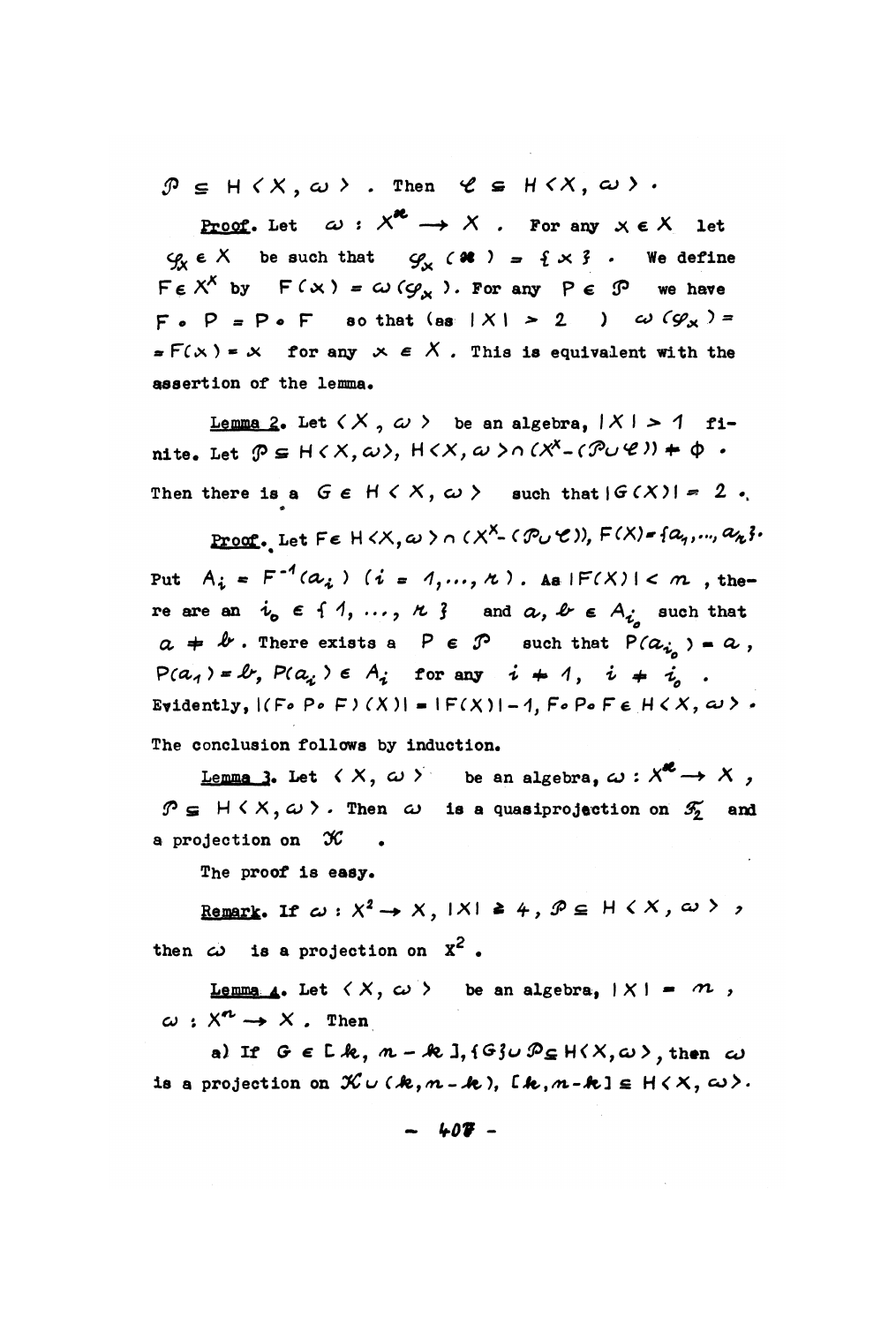b) If  $[A, m-k] \in H \langle X, \omega \rangle$ , then  $P = H(X, \omega)$ .

o) If  $[1, m-1] \subseteq H\langle X, \omega \rangle$ , then  $\omega$  is a quasiprojection on  $\mathbf{x}^n$ .

The proof is obvious.

Lemma 5. Let  $\langle X, \omega \rangle$  be an algebra,  $|X| = m$ ,  $\omega: X^n \rightarrow X$ .

If  $[k, m-k] \in H \langle X, \omega \rangle$ , then  $\omega$  is a projection on

$$
\mathcal{K} \cup \bigcup_{\ell \in \mathbf{A}} (\ell, m - \ell) .
$$

Proof. Let  $l > k$ ,  $q \in (l, m-l)$ ,  $q(m) = \{a, b\}$ ,  $|c^{0}(\alpha)| = \ell$ . Let  $\psi \in X^{m}$  be arbitrary but fixed such that

 $\Psi$  is one-to-one on  $\varphi^{-1}(a)$ ,

 $\Psi(i) + k$  whenever  $i \in \varphi^{-1}(a)$ ,

 $\Psi(i) = \ell$  whenever  $i \in m - \varphi^{-1}(a)$ .

As  $1 \leq k$  and  $l < n-k$ , there is an  $F \in [k, n-k]$ such that  $F(\Psi(i)) = a$  for any  $i \in q^{-1}(a)$ ,  $F(b) = b$ . For any such  $F$  we have  $F \circ \Psi = \varphi$ . For any  $I \subseteq \varphi^{-1}(a)$  such that  $|I| = k$  define a mapping

 $G_r \in X^X$  as follows:

(3) 
$$
\begin{cases} G_{I} (V(i)) = \alpha, & \text{if } i \in I, \\ G_{I}(x) = \ell, & \text{otherwise.} \end{cases}
$$

Evidently, G, E [k, n - k], G, .  $\Psi \in (k, n - k)$ . By lemmas 3 and 4, there is an  $A \in \mathcal{M}$  such that

 $\omega(\chi)$  =  $\chi(\kappa)$  for any  $\chi \in (k, n - k)$ .

We shall distinguish two cases.

$$
-408-
$$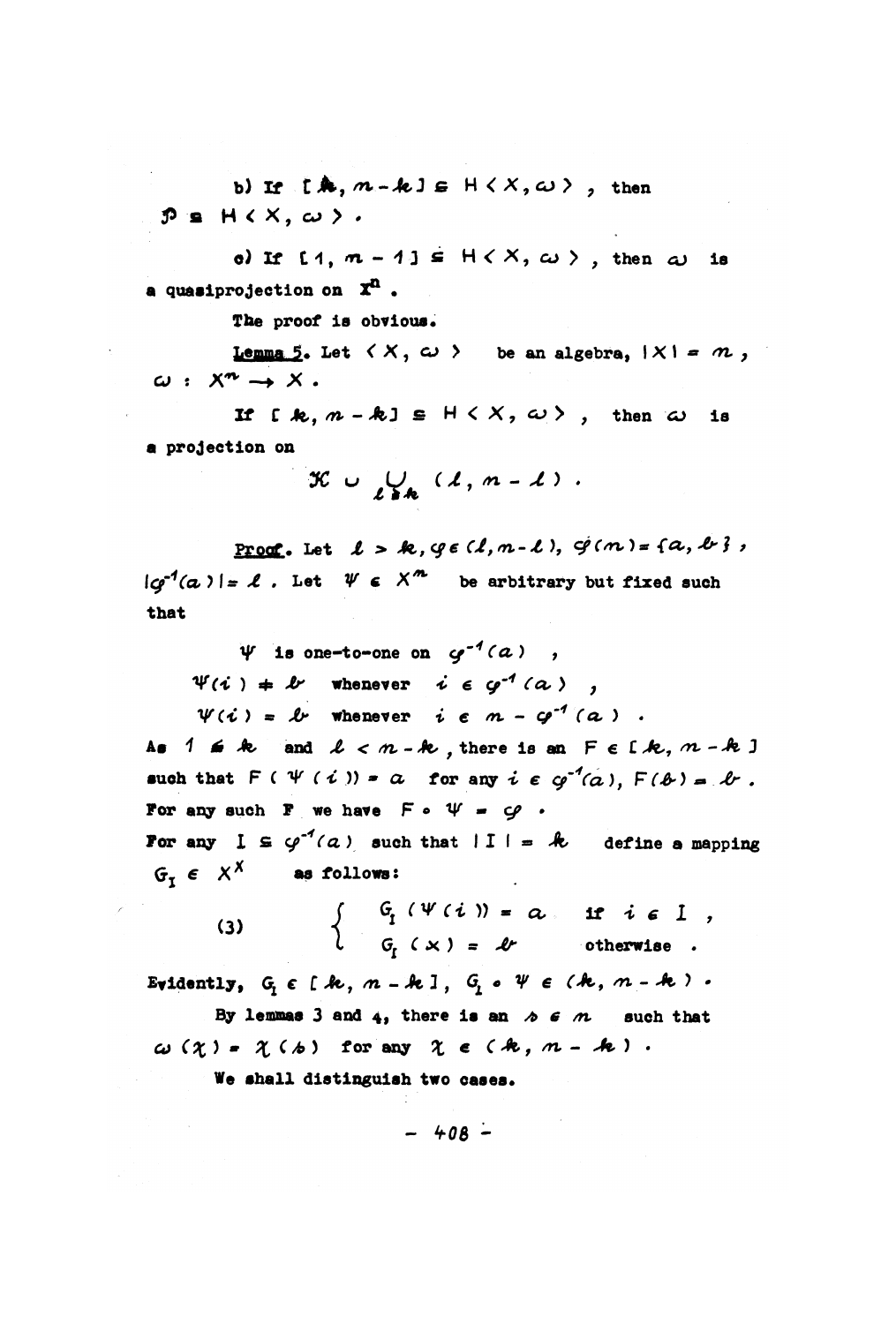I.  $\phi \in \mathcal{O}^{-1}(\alpha)$ . Let us take a  $G_{\tau}$  (see (3)) with  $\phi \in L$ . Since  $G, o \psi \in (k, m - k)$  and  $G, \epsilon \cup \langle X, \omega \rangle$ , we obtain G,  $(\omega \, (\psi)) = a$ . Thus,  $\omega \, (\psi) = \psi \, (\iota)$  for some  $i \in \varphi^{-1}(a)$ . On the other hand,  $\omega(\varphi) = \omega(F \circ \psi)$ .  $\pi F(\omega(\Psi)) = \varphi(i)$ . As  $\phi \in \varphi^{-1}(\alpha)$ , we have  $\varphi(\phi) =$  $= a = \varphi(i)$ .

II.  $\phi \in m - \varphi^{-1}(\alpha)$ .  $\omega$  is a quasiprojection on  $\{ \varphi\}$ . (By lemma 4 for  $k = 1$ ; if  $k > 1$ , then  $m - \ell \geq 3$ and the assertion follows from lemma 3.) Consequently,  $\omega$  is a quasiprojection also on  $\{ \varphi \}$ . Let us suppose that  $\omega$  (cq)  $\neq$  cq( $\infty$ ), i.e. that  $\omega$  (cq) =  $\alpha$ . Then  $\omega$  ( $\psi$ )=  $=\psi(i)$  for some  $i \in \varphi^{-1}(a)$ . Take a G<sub>r</sub> with  $i \in$  $\epsilon$  I. Then  $\omega$  ( $G_r \circ \psi$ ) =  $G_r$  ( $\omega$  ( $\psi$ )) =  $\alpha$ ; on the other hand,  $G_i \circ \Psi \in (k, n - k)$ , so that  $\omega (G_i \circ \Psi) =$  $\sigma_{\tau}$  ( $\psi$  ( $\phi$ )) =  $G_{\tau}$  ( $\phi$ ) =  $\ell$ . This is a contradiction.

Lemma 6. Let  $|X|=5$ ,  $\omega: X^5 \rightarrow X$ ,  $[$   $\mathcal{A}, 5 - \mathcal{A}, 1 \leq H \leq X, \omega$ for some k. Then  $\omega$  is a quasiprojection on  $X^5$ .

Proof. By lemma 4, it suffices to prove this for the case  $k = 2$ , by lemma 3, it suffices to prove the assertion for  $\varphi \in X^5$  such that  $|\varphi(5)| = 4$ . Thus, let  $\{a\} = X -$ -  $\varphi$  (5), let  $\varphi$ (m) =  $\varphi$ (m) (m  $\neq$  n) and let  $\omega$  ( $\pi$ ) =  $\pi$ (b) for any  $\pi \in \mathcal{K} \cup (2, 3)$ .

We shall distinguish two cases.

I.  $t + b \implies \varphi(t) + \varphi(s)$ . Let us define a mapping  $F \in X^X$  as follows:  $F(\varphi(m)) = F(a) = a, F(x) = \varphi(a)$ otherwise. Evidently  $F \in [2, 3]$ ,  $F \cdot \varphi \in (2, 3)$ ,  $F(\omega \negthinspace \langle \varphi \rangle)$ .  $=\omega(F\circ\varphi)\circ F(\varphi(x))\circ\varphi(x)$  by lemma 4. Thus,  $\omega(G) = \alpha$ . II.  $m = \lambda$ ,  $\varphi(m) = \varphi(\lambda)$ . Let  $\{\dot{i}_1, \dot{i}_2, \dot{i}_3\} =$ = 5 - { $m, m$ }. Put  $G(a) = G(g(i, )) = G(g(i, )) =$ 

 $-409-$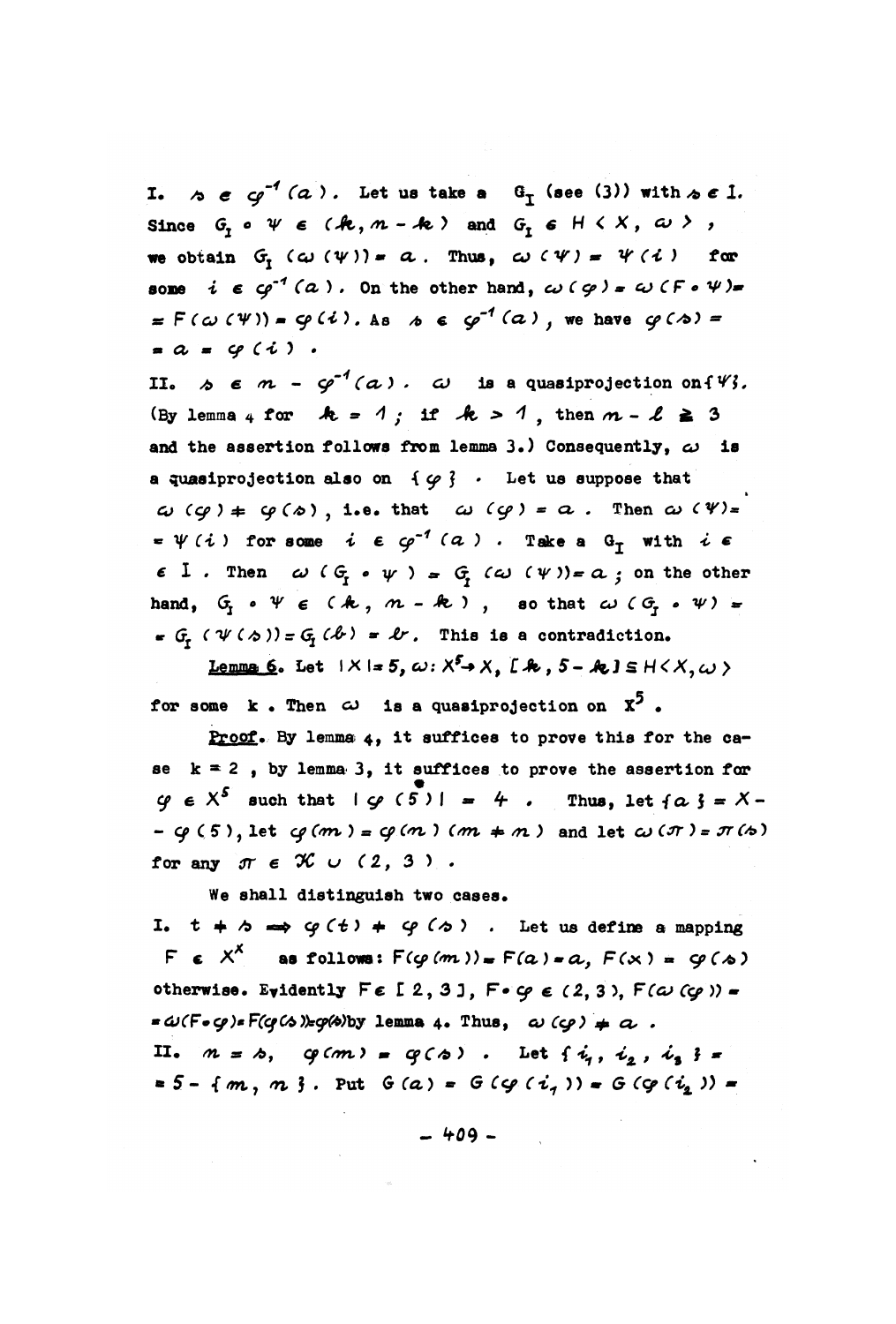= a.  $G(q(m)) = G(q(i,)) = q(m)$ .

Evidently  $G \in [2, 3]$ ,  $G \cdot G \in (2, 3)$ . If  $G(G) = 0$ , then  $a = G(a) = G(a)(q) = a(G \circ q) = G(q(a)) = G(q(m)) = q(m)$ , which is a contradiction.

Lemma 7. Let  $m \geq 5$ ,  $m \geq 2k$ ,  $k > l > 0$ . Then there are  $m_A > 0$ ,  $m_a > 0$  such that  $\ell + 2m_1 + m_2 =$ =  $m$ ,  $l + m_1$  =  $k$ ,  $m_1 + m_2$  =  $m - k$ . Moreover, if  $m > 5$ , then  $m_1 \geq 2$  or  $l + m_2 \geq 4$ .

<u>Proof</u>. Put  $m_q = k - l$ ,  $m_q = m + l - 2k$ .

Lemma 8. Let  $\langle X, \omega \rangle$  be an algebra, let  $|X|$  =  $m \geq 5$ ,  $\omega : X^n \rightarrow X$ .

If  $[R, n - k] \subseteq H(X, \omega)$ , then  $\omega$  is a projection on

 $x \circ \bigcup_{\ell \in \Lambda} (\ell, n - \ell)$ .

Proof. Let  $k > l > 0$ ,  $\varphi \in (l, m-l)$ ,  $\varphi(m) =$ = {a, b},  $|q^{-1}(a)| = 1$ ,  $X = \{a, a_1, ..., a_{n-1}\}\$ . Let  $n_1$  and  $n_2$  be the numbers from lemma 7. Let  $A_7$ ,  $A_2$ ,  $A_2 \subseteq m - q^{-1}(a)$  be disjoint sets with  $|A_1| = |A_2| = m$ ,  $|A_2| = m_2$ . We have  $A_1 \cup A_2 \cup A_3 = m - \varphi^{-1}(\alpha)$ . As  $m \ge 5$ , we can define  $\psi \in X^{n}$  as follows:  $\Psi(i) = a$  if  $i \in \varphi^{-1}(a)$ ,  $\Psi(i) = a_i$  if  $i \in A_i$   $j = 1, 2, 3$ .

Put

$$
F(a_j) = b
$$
 if  $j \in \{1, ..., m - k\}$ ;  
 $F(x) = a$  otherwise.

Evidently  $F \cdot \Psi = \varphi$ .

As  $k \ge 2$ ,  $n-k \ge 2$ , then there are mappings  $G_1$ ,  $G_2 \in [k, n-k]$  such that  $G_1(\alpha) = G_2(\alpha) = G_1(\alpha) = 0$ 

 $-410 -$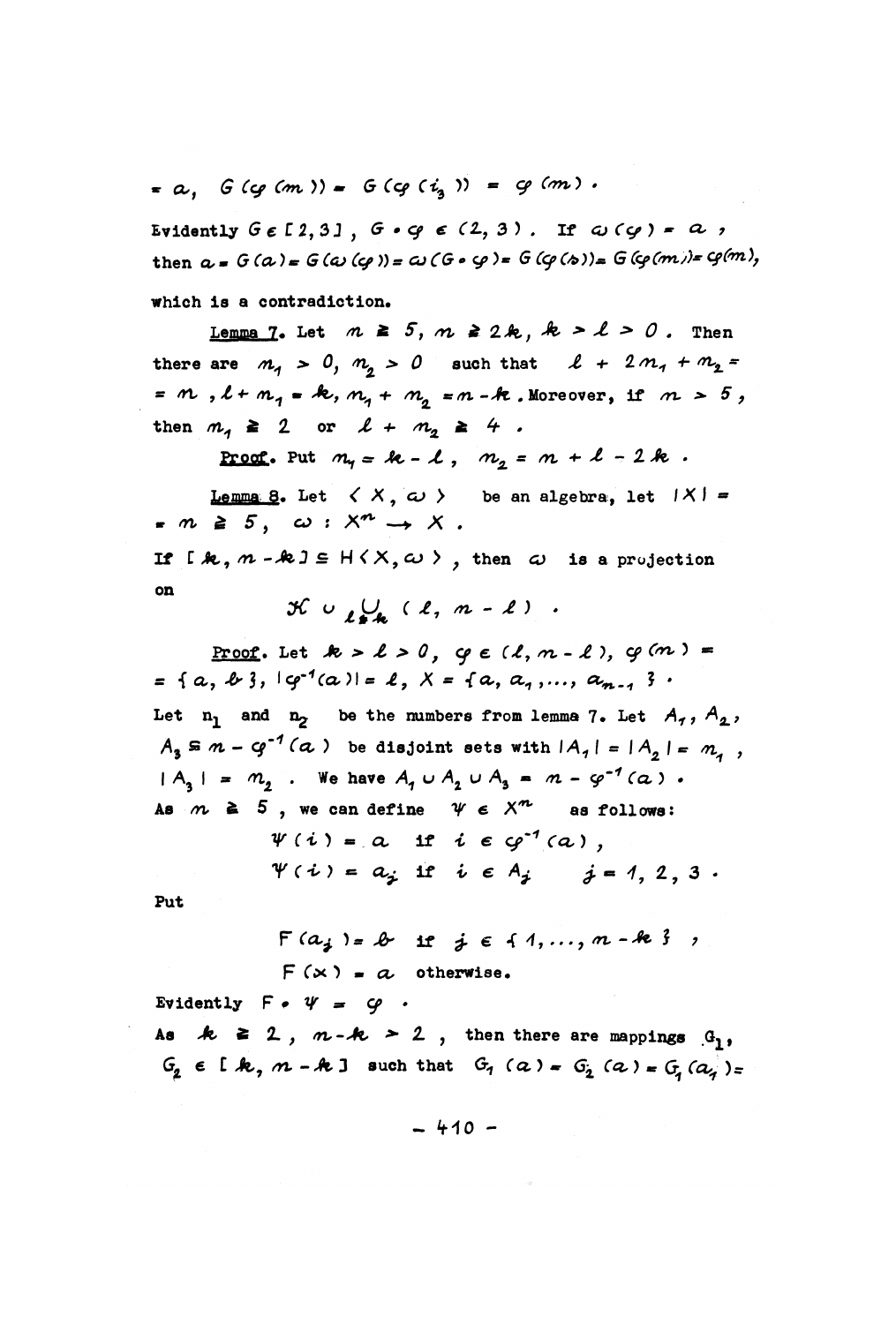$= G_2 (a_2) = a, G_1 (a_3) = G_3 (a_2) = G_1 (a_3) = G_2 (a_1) = b.$ Obviously,  $G_i \circ \Psi$ ,  $G_i \circ \Psi \in (k, n-k)$ .

Lemmas 7, 3 and 6 yield that  $\omega$  is a quasiprojection on  $\{\Psi\}$ . By lemma 4 and our assumption,  $\omega$  ( $\chi$ ) =  $\chi$  ( $\infty$ ) for any  $\chi \in \mathcal{K} \cup (k, n-k)$ .

Consider two cases.

I. If  $\phi \in \varphi^{-1}(\alpha)$ , then  $G_i(\omega(\Psi)) = \omega(G_i \cdot \Psi) =$ =  $G_i(\Psi(\omega))$  =  $G_i(a)$  =  $a$ . As  $a$  is a quasiprojection on  $\{\Psi\}$ , we have  $\omega(\Psi) = a$ . Further,  $\omega(q) = \omega(F \cdot \Psi) =$  $F(\omega(V)) = F(a) = a \cdot As$   $\omega \in \omega^{-1}(a)$ , we obtain  $\omega$  (cg) = cg(b).

II. Let  $\land \in m - q^{-1}(a)$ . If  $\land \in A_q \cup A_q$ , then  $G_2(\omega(\Psi)) = \omega(G_2 \cdot \Psi) = G_2(\Psi(\omega)) = G_3(a_4) = \Psi$ . As  $\omega$  is a quasiprojection on  $\{\Psi\}$ , then  $\omega(\Psi) = a_1$ or  $\omega(\Psi) = a_1$ . In both cases  $\omega(\varphi) = \varphi = \varphi(\varphi)$ . If  $\sim$   $\epsilon$   $A_2$ , we use  $G_1$  similarly.

Lemma 9. Let  $\langle X, \omega \rangle$  be an algebra,  $|X| = m \ge$  $\geq 5$ ,  $\omega: X^{m} \rightarrow X$ . Let  $\mathcal{P} \subseteq H(X, \omega)$ . If  $H(X, \omega) \cap (X^X - (\mathcal{P} \cup \mathcal{Q})) \neq \emptyset$ , then  $H(X, \omega) = X^X$ .

Proof. By lemma 2 and lemma 4, [k, n-k]  $\in$   $H$  < X,  $\omega$  >

holds for some  $k$ . Lemmas 4, 5, 8 yield that  $\omega$  is a projection on  $\mathcal{K} \cup \bigcup_{\alpha} (\lambda, \alpha - \ell)$ . We shall prove first that  $\omega$  is a quasiprojection on  $X^n$ . By lemma 3 it suffices to prove this for  $\varphi \in X^{n}$  such that  $|\varphi(n)| = n - 1$ . Let  $\{a\} = X - \mathcal{C}(m)$ , let, for any  $\forall \epsilon \mathcal{K} \cup \mathcal{C}(l, n-l)$ ,  $\omega$  ( $\psi$ ) =  $\psi$  ( $\infty$ ) hold. The case k = 1 is proved in lemma 4. Let  $A > 1$ ,  $\omega(q) = a$ . Then there is an FE  $\epsilon$  [k,  $m - k$ ] such that  $F(q(s)) = g(s)$ ,  $F(a) = a$ .

 $-411-$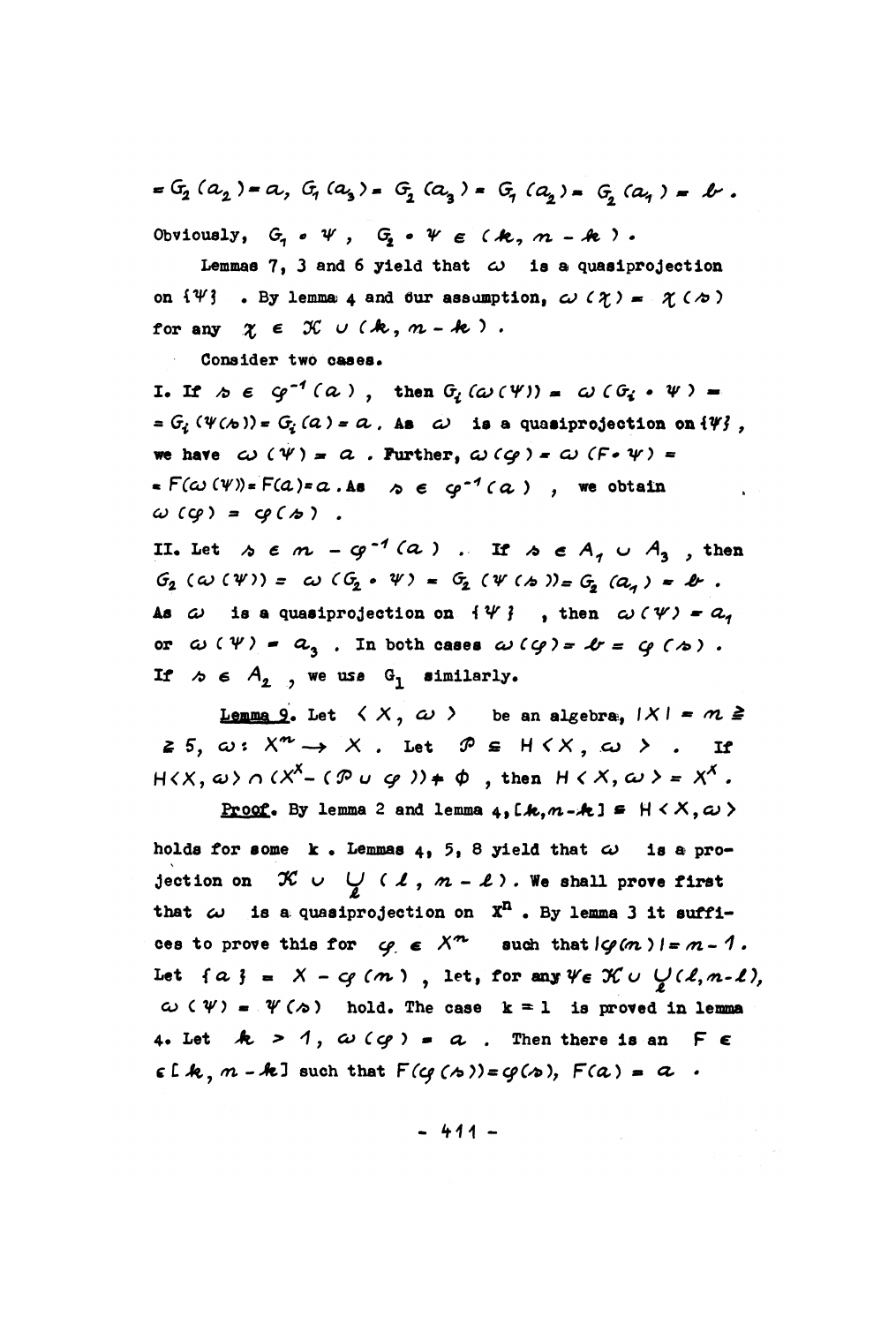As  $k > 1$ , then  $F \circ c \in (l, n-l)$  for some  $\ell$ . We obtain  $\omega$  (F.g.) =  $F(\varphi(\phi)) = \varphi(\phi)$ .  $F(\omega(\varphi)) = F(a) = a$ . on the other hand, however  $F \in H(X, \omega)$ , which is a contradiction.

Let  $\gamma \in X^n$ ,  $|\gamma(m)| \leq m-1$ , let  $\ell \neq \gamma(m)$ . I. Let  $|X - \mathcal{X}(m)| \ge k - 1$ . Then there is an  $F \in$  $\epsilon$  [k,  $m - k$ ] such that  $F(\gamma(\alpha)) = \gamma(\alpha)$ and  $F(\chi(i)) = \ell r$  for  $\chi(i) = \chi(\phi)$ . There is  $F \bullet \mathcal{X} \in (\mathcal{L}, m - \ell)$  for some  $\ell$  . We obtain  $F(\omega(\chi)) = \omega$  (F.  $\chi$ ) =  $F(\chi(\omega)) = \chi(\omega)$ . As  $\omega$  is a quasiprojection,  $\omega(\eta) = \gamma(\eta)$ .

II. Let  $|X - \mathcal{X}(m)| < k - 1$ . Then  $|\mathcal{X}(m)| > m - k$ . For any  $N \subseteq \mathcal{X}(m)$ with  $|N| = n - k$  let us define a mapping  $F_M \in X^X$  as follows:

 $F_N(x) = \chi(x)$  if  $x \in N$ ,

 $F_w$   $(x) = b$  otherwise.

Evidently,  $F_w \in [k, m-k]$ . If  $\omega(\chi) = \chi(m) \neq \chi(\phi)$ . then there is an  $N \in \gamma(n)$  such that  $|N| = n - k$ ,  $\chi(m) \in N$ ,  $\chi(\lambda) \notin N$ . Then  $\ell = \int_{N} (\chi(\lambda)) = \omega(F_{\lambda} \circ \chi)$ , since  $F_N \circ \chi \in (\ell, m - \ell)$  for some  $\ell$  ; on the other hand,  $\omega(\mathsf{F}_{\mathsf{N}} \circ \chi) = \mathsf{F}_{\mathsf{N}}(\omega(\chi)) = \mathsf{F}_{\mathsf{N}}(\chi(m)) = \chi(\chi)$ , which is a contradiction.

Lemma 10. Let  $\langle X, \omega \rangle$  be an algebra,  $\omega: X^{2} \to X$ ,  $|X| = \sigma$ . Then there are operations  $\Omega_{\tilde{a}}$  ( $\tilde{\Phi} \in N$ ) such that

a)  $\Omega_n : X^{\alpha} \to X$ ,

b)  $H \langle X, \omega \rangle = H \langle X, \Omega_a | \Phi \in N \}$ .

**Proof.** I. Let  $|\mathcal{H}| > \alpha$ . Put  $N = {\phi \in \alpha^{\mathcal{H}} | \phi(\mathcal{H}) = \alpha}$  $= \alpha$  },  $N_{\phi} = \{q \in X^{\text{ad}} \mid (3 \vee \epsilon \times^{\epsilon}) \mid (q = \psi \cdot \phi) \}$ .

 $-.412 -$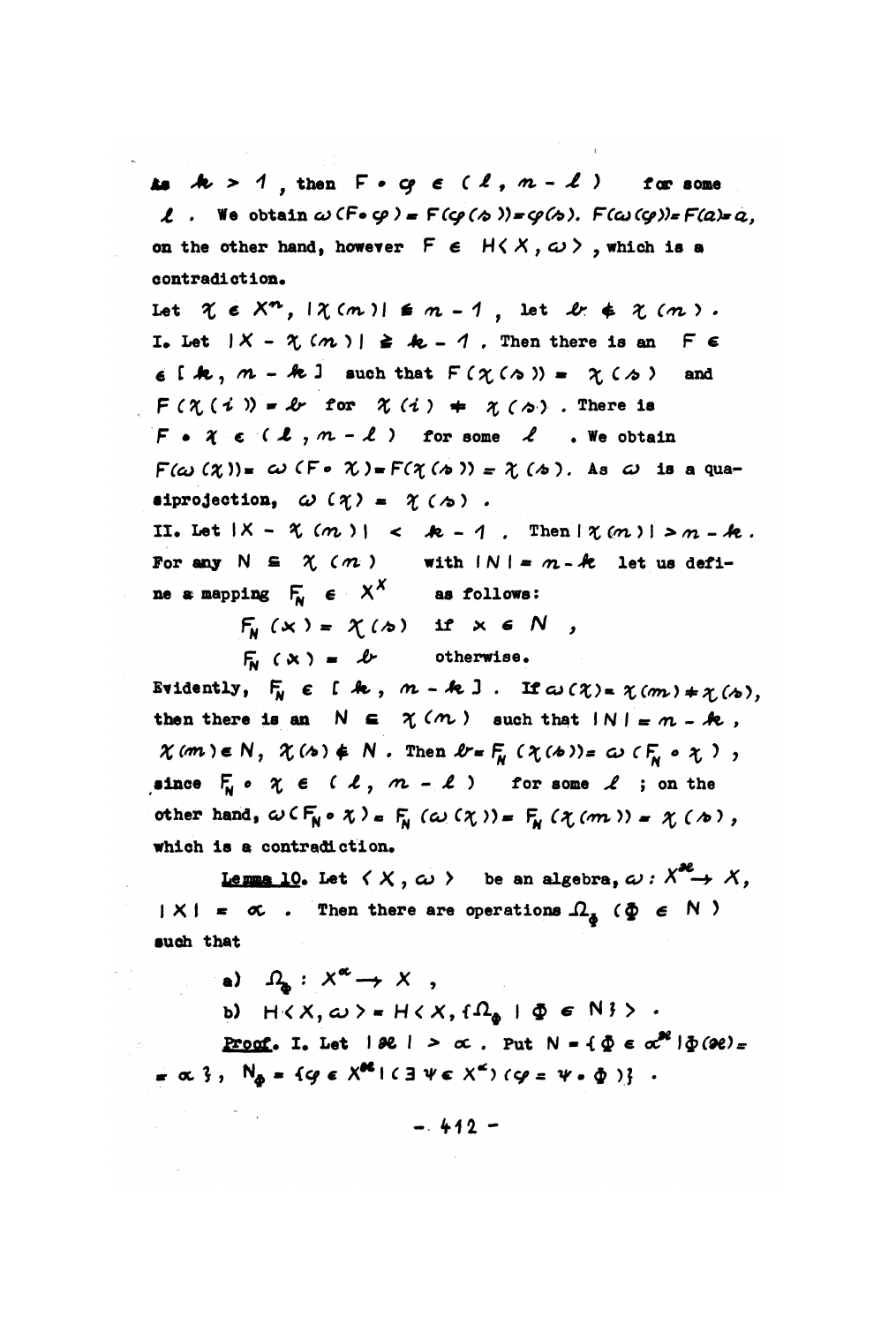For any  $\delta \in \mathbb{N}$  define  $\Omega_n : X^{\sigma} \to X$  by  $\Omega_n(\Psi) =$  $=$   $\omega$  ( $\psi$   $\circ$   $\delta$ ).

The evident relation  $X^h = \bigcup_{\alpha} N_h$  and a direct computation prove our assertion.

II. The case of  $|8c| \leq \sigma$  is trivial.

Theorem 1. Let  $\langle X, \Lambda \rangle$  be a finite algebra such that  $\mathcal{P} \subseteq H \times X$ ,  $\Omega$  > . Then the following assertions hold:

I. If  $|X| = 2$ , then either  $H \langle X, \Omega \rangle = \mathcal{P}$  or  $H(X, \Omega) = X^X$ .

II. If  $|X| = 4$ , then there are three possibilities 1)  $H(X, \Omega) = P \cup \mathcal{Q}$ ,  $P(X, \mathcal{L}) = X^X - [1, 3]$ 

3)  $H(X, \Omega) = X^X$ .

III. If  $|X| = 3$  or  $|X| \ge 5$ , then either  $H(X, \Omega) = P \cup Q$  or  $H(X, \Omega) = X^X$ .

Proof. According to (1) and lemma 10 we can admit an arbitrary set  $\Omega$  of operations on X.

I. is trivial.

II. Let us define  $\Pi : X^3 \rightarrow X$  as follows:

 $\Pi(q) = a$  if  $\{a\} = X - \varphi(3)$ ,  $\Pi(q) = \varphi(0)$  $1f$  $\varphi(1) = \varphi(2), \pi(\varphi) = \varphi(1)$  if  $\varphi(0) = \varphi(2)$ ,  $\pi$ (cp) = cp(2) if cp(0) = cp(1). We see by direct computation that this is an example for the case 2). There are no other cases except of  $1),2),3)$  (lemmas 1, 4, 5). III. The case  $|X| = 3$  is trivial, the case  $|X| \ge 5$ follows from lemma 9.

<u>Notation</u>. For any  $F \in X^X$  let us denote by  $\pi_F$ its partition. We use the following notation:  $F \prec G$ 

 $-413-$